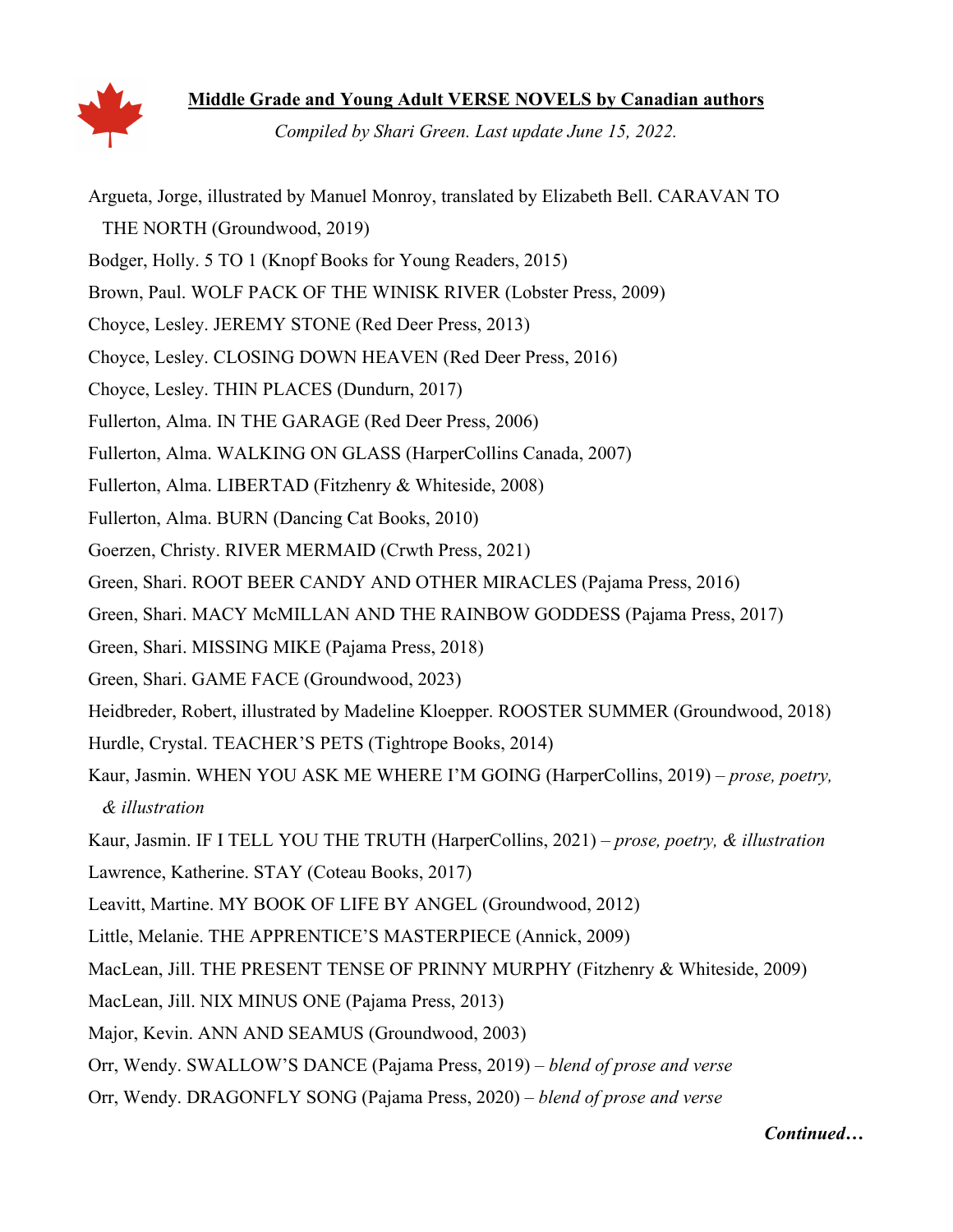## **Middle Grade and Young Adult VERSE NOVELS by Canadian authors, continued**

- Orr, Wendy. CUCKOO'S FLIGHT (Pajama Press, 2021) *blend of prose and verse*
- Ostlere, Cathy. KARMA (Razorbill, 2011)
- Phillips, Wendy. FISHTAILING (Coteau Books, 2010)
- Phillips, Wendy. BAGGAGE (Coteau Books, 2019)
- Pignat, Caroline. EGGHEAD (Red Deer Press, 2007)  *one POV is in verse*
- Pignat, Caroline. THE GOSPEL TRUTH (Red Deer Press, 2014)
- Pignat, Caroline. SHOOTER (Razorbill, 2017)  *mix of verse, prose, text, etc.*
- Porter, Pamela. THE CRAZY MAN (Groundwood, 2005)
- Porter, Pamela. I'LL BE WATCHING (Groundwood, 2011)
- Poulin, Andrée, illustrated by Sonali Zohra. BURYING THE MOON (Groundwood, 2021)
- Prendergast, Gabrielle. AUDACIOUS (Orca, 2013)
- Prendergast, Gabrielle. CAPRICIOUS (Orca, 2014)
- Sherrard, Valerie. COUNTING BACK FROM NINE (Fitzhenry & Whiteside, 2012)
- Smith, Heather. EBB AND FLOW (Kids Can Press, 2018)
- Voros, Ria. THE OPPOSITE OF GEEK (Scholastic Canada, 2013)
- Weber, Lori. YELLOW MINI (Fitzhenry & Whiteside, 2011)
- Weston, Robert Paul. ZORGAMAZOO (Razorbill, 2008)
- Weston, Robert Paul. PRINCE PUGGLY OF SPUD AND THE KINDGDOM OF SPIFF (Puffin, 2013)